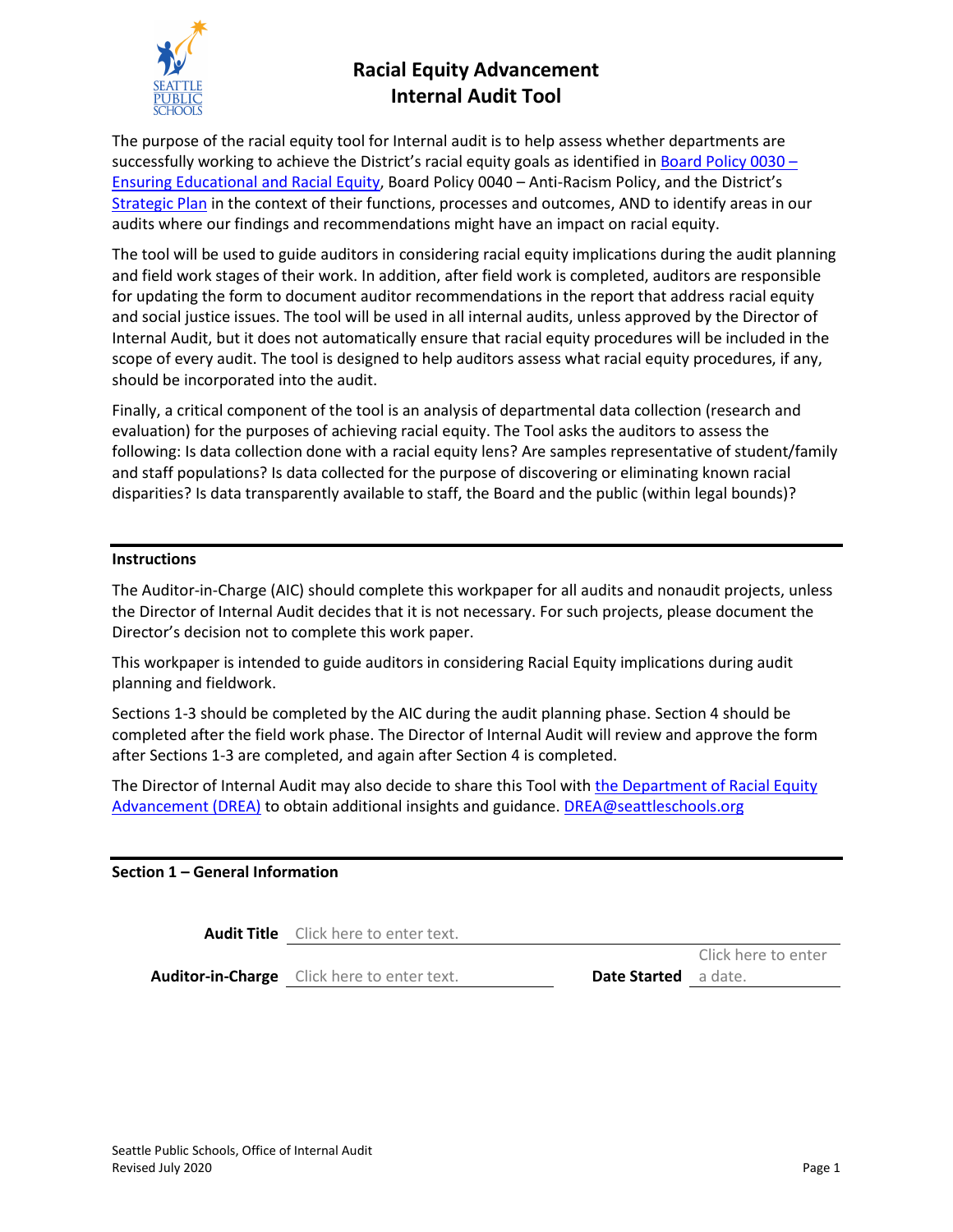

### **Section 2 – Overall Racial/Ethnic Impact**

- **1) What are you are auditing? Briefly describe the audit objectives and scope.** Click here to enter text.
- **2) What are the racial equity issues associated with the area being audited that the auditor has become aware of? Please identify the different people you communicated with and the documentation you reviewed to identify the racial equity issues.** Click here to enter text.
- **3) Are there certain racial/ethnic groups that are significantly or disproportionately affected by what you are auditing? If yes, which groups are they?** Click here to enter text.
- **4) Does the area you are auditing conduct any type of stakeholder engagement? If yes, which groups are targeted and why?** Click here to enter text.
- **5) Identify any compliance requirements or accountability measures related to racial equity in the area being audited? How do these measures ensure racial equity? Do the measures show accountability in practice, or are there gaps in accountability?** Click here to enter text.
- **6) Can the area being audited provide evidence that they have used racial equity analysis in their decision making?**

Click here to enter text.

**7) Can what you are auditing improve the equitable outcomes between racial/ethnic groups, or is there the potential for exacerbating inequities? Please describe.** Click here to enter text.

**If you answered yes or maybe to questions 2-7, go on to the next section. If not, you may proceed to the last question on the form.**

**Section 3 – Racial Equity Impact on the Audit Being Conducted**

**8) Which of the following categories is best associated with the racial equity items identified above?**

engagement  $\Box$  Criminal justice

 $\Box$  Inclusive outreach / Public

services  $\Box$  Access to other District services ☐ Welcoming School Environments

 $\Box$ Access to educational

 $\Box$  Compliance requirements contributing to inequity

☐ Health

 $\Box$  Inequitable Funding

 $\Box$  Workforce inequity (Jobs)

□Other: Click here to enter text.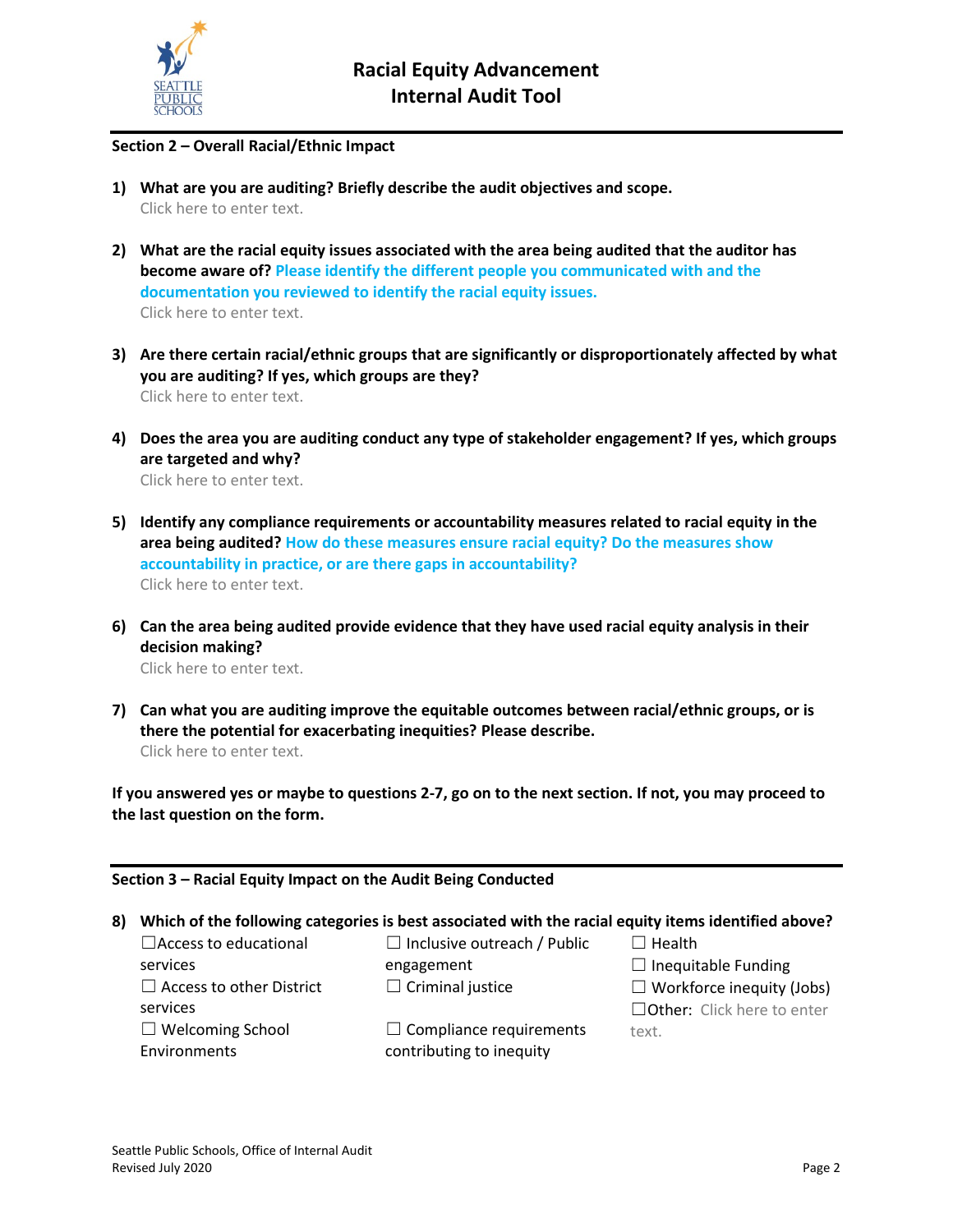

**9) Describe the racial equity issues for each category selected in the previous question. For example, what are the barriers to more equitable outcomes (e.g. mandated, political, emotional, financial, programmatic or managerial)?**

Click here to enter text.

- **10) What data collection efforts does the audit area perform to support racial equity analysis? For example: Is there any preliminary indication that the data poorly represents all racial equity stakeholders? Is data collection done with a racial equity lens? Are samples representative of student/family and staff populations? Is data collected for the purpose of discovering or eliminating known racial disparities? Is data transparently available to staff, the Board, and the public (within legal bounds)?** Click here to enter text.
- **11) What audit steps could be incorporated into the audit to evaluate the issues identified above? For example: Is there additional data necessary to properly evaluate the issues? Are there compliance requirements related to racial equity that can be tested? Are there racial/ethnic groups you could interview or survey, or could additional documentation be requested to evaluate the issues? Did the area use the District's Racial Equity Tool? Did they conduct stakeholder outreach? Did the outreach include all applicable stakeholders? How will you assess the negative impacts and evaluate the barriers identified above?** Click here to enter text.
- **12) What would be the benefit of including the additional procedures in the audit?** Click here to enter text.
- **13) Are there any District departments or external organizations already conducting procedures related to these racial equity issues that the auditor is aware of? Is there a risk of duplicating the efforts of another function, or is there an opportunity to collaborate with their efforts?** Click here to enter text.
- **14) Are there any ongoing or planned organizational, compliance, or accountability changes that may impact the racial equity items? Is there a risk of auditing a moving target? Will the audit procedures be difficult to complete due to ongoing changes? Will the results of the audit procedures be outdated by the time they are complete due to changes being implemented?** Click here to enter text.
- **15) How many additional audit resources will be required to complete the new audit procedures related to racial equity? To prioritize racial equity, what other audit priorities may get pushed back or eliminated if these procedures are added to the audit?** Click here to enter text.
- **16) Based on the above, what additional audit procedures will be incorporated into this audit to address potential racial equity concerns? Identify the objectives of the additional procedures to be performed. Identify the additional data and documentation required to complete the new procedures. Create individual workpapers within the standard audit file to document the procedures performed.**

Click here to enter text.